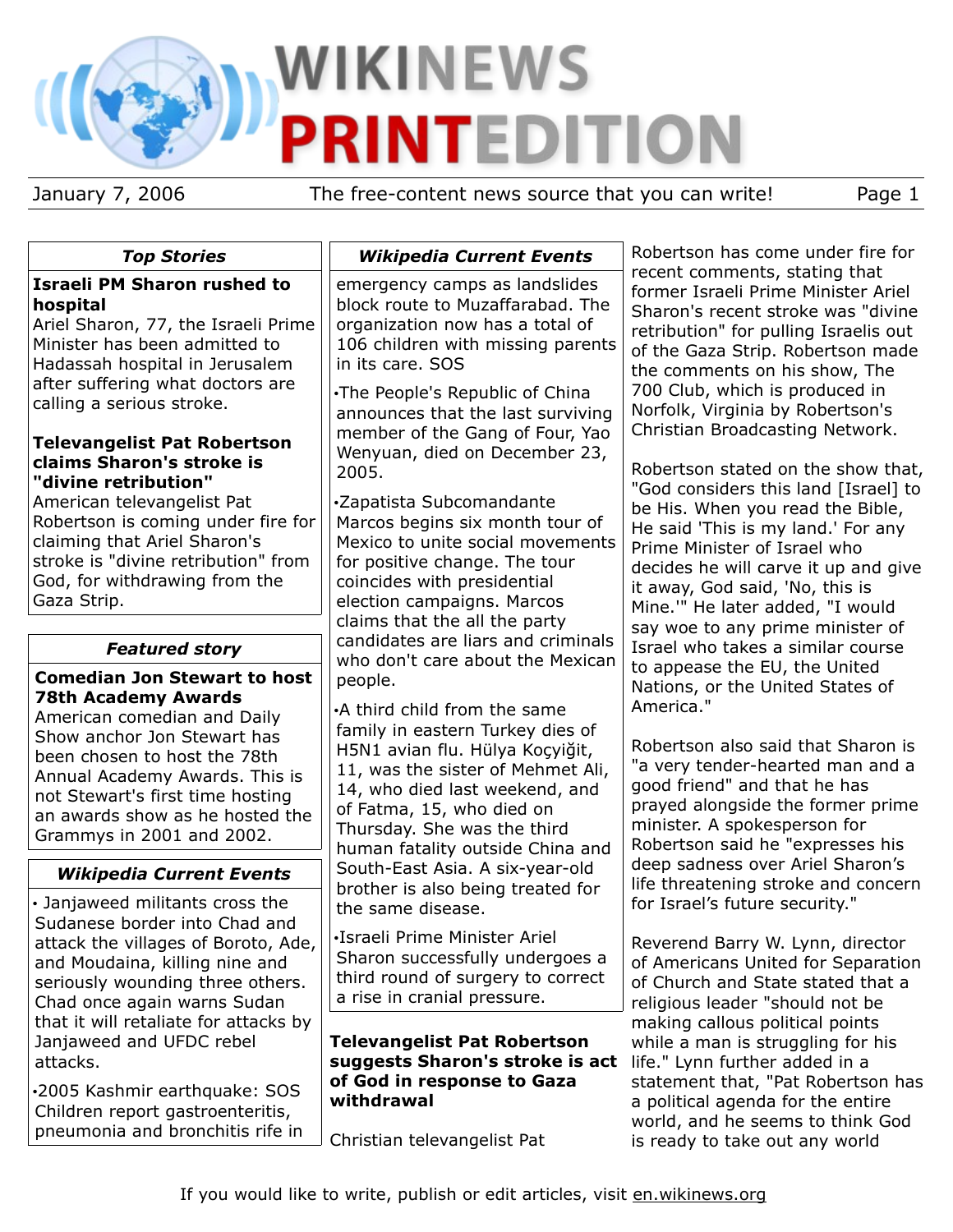The White House called Robertson's comments improper. White House spokesman Tret Duffy said, "Those comments are wholly inappropriate and offensive and really don't have a place in this or any other debate."

Angell Watts, a spokesperson for Robertson, who is an ordained minister and bible teacher, said that "Robertson is simply reminding his viewers what the Bible has to say about efforts made to divide the land of Israel."

Robertson has made controversial comments in the past, such as a comment in late 2005 about Venezuelan President Hugo Chávez, and commenting on the residents of Dover, Pennsylvania after a proposal to teach intelligent design in public schools was defeated.

Robertson claims himself as a Southern Baptist. He is also a former nomination for the Republican party presidential candidate in 1988.

## **DNA re-test ordered on executed Virginia man**

Virginia's outgoing governor and possible 2008 presidential contender Mark Warner ordered on crime. Coleman's execution was Thursday that DNA testing should be performed on Roger Keith Coleman, a Grundy, Virginia man executed in May 1992 for the rape and murder in 1981 of Wanda Fay McCoy.

The death penalty was re-instated in the United States after a Supreme Court ruling in 1976, reversing its brief suspention from 1973. A total of 1,004 prisoners have been executed since then,

but none yet have been posthumously exonerated. That could change if the more precise DNA testing methods available today find Coleman innocent.

Coleman, 33, maintained his innocence to the end, saying "An innocent man is going to be murdered tonight. When my innocence is proven, I hope the death penalty as all other civilized countries have," as his final words before being strapped into the electric chair.

Governor Warner said regarding the Coleman case, "[that] technology has advanced significantly and can be applied in the case of someone who consistently maintained his innocence until execution… My prayers are with the family of Wanda McCoy as we take this extraordinary step." Coleman's resolute insistence on his innocence drew national attention when he was pictured on the cover of TIME magazine, focusing attention on capital punishment.

The victim was a 19-year-old housewife and Coleman's sister-inlaw. DNA work done on sperm evidence during the 1990's found that Coleman was within 2% of the possible population of people who could have committed the allowed to proceed by then governor Douglas Wilder.

# Virginia governorMark Warner

The biological evidence used during Coleman's post-conviction appeal process has been under negotiation for months to agree on a proper method to have it retested. Four Virginia newspapers and the Centurion Ministries, a New Jersey organization, asked for tested positive to the H5N1 strain

the re-testing. The request was denied by the Virginia Supreme Court. With negotiations over the biological evidence successfully concluded, and with a new appeal from the Centurion Ministries to Governor Warner, the testing has begun and may conclude before the end of Warner's governorship on January 14.

America will realize the injustice of The sperm has been kept frozen at a California laboratory for 15 years. Dr. Blake, the head of the lab, submitted an affidavit attesting to the integrity of the samples. The first set of samples was sent to the Ontario Centre of Forensic Sciences lab in Toronto on December 15. A second delivery currently is underway.

> "We have found that the latest DNA technology—in certain instances where the other facts of a case support it—has provided a definitive result not available at the time of trial or post-conviction testing," said Governor Warner.

#### **Singer Lou Rawls dies of cancer**

The Grammy Award winning velvet-voiced soul singer Lou Rawls has died of cancer at age 72, according to his publicist.

## **Second Turk dies from bird flu, more suspected to be infected**

A 15 year old female has been the second person to die in Turkey from bird flu. The news follows the death of her brother on Sunday. Six people from another turkish province are also thought to be infected, bringing the total number of suspected cases in Turkey to 18.

It has been revealed by Turkish officials that samples from the boy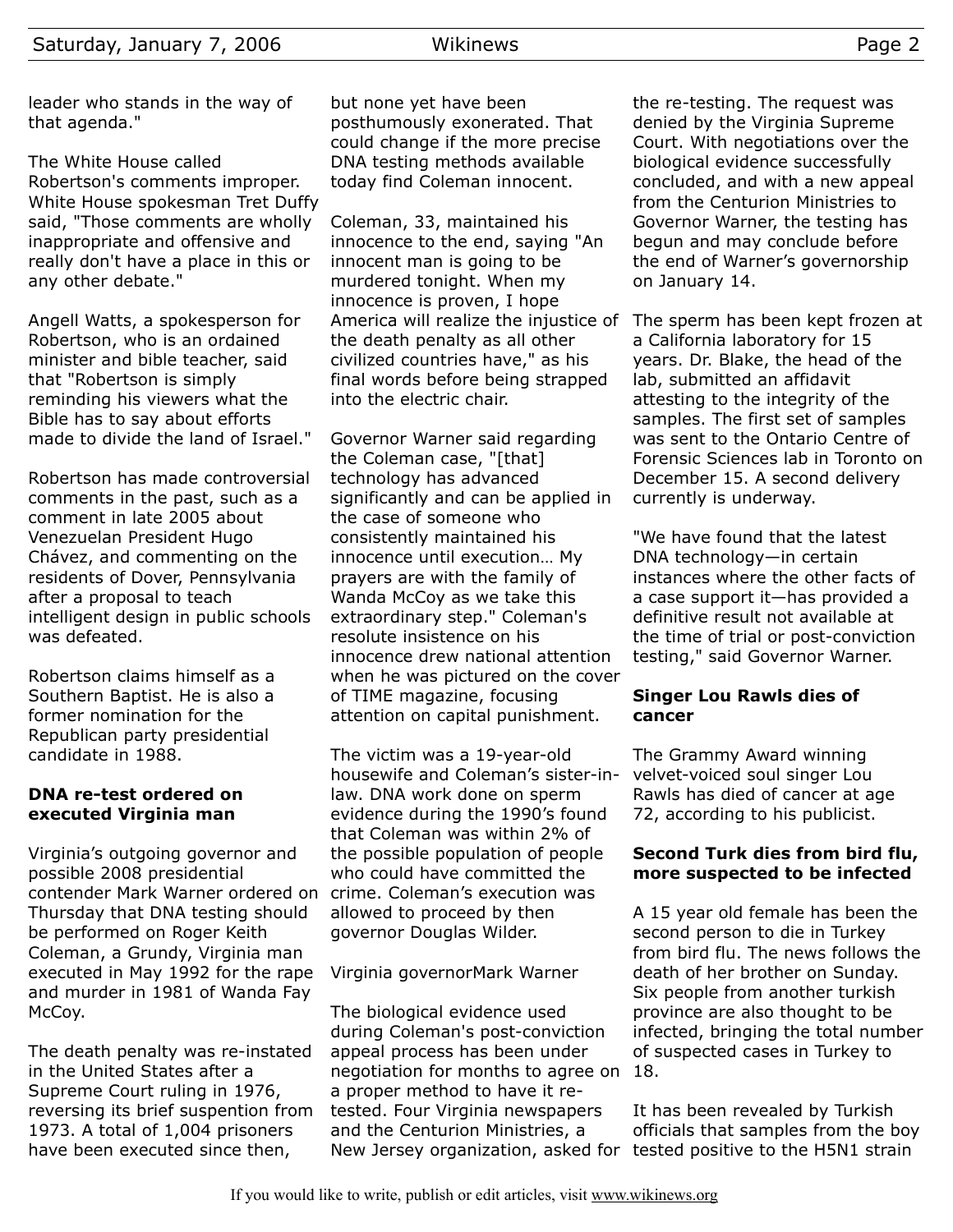## of bird flu.

The deaths are the first from H5N1 runscorer, passing Mark Waugh outside of Asia. Around 70 people have died from the virus in the last two years. Of those infected, over half have died.

In an attempt to stop the virus from spreading, the Turkish government have placed five areas American comedian and Daily of eastern Turkey near Dogubayazit, the affected village, under quarantine. The sale and movement of animals in the region not Stewart's first time hosting an has been banned, livestock is to be kept in enclosed areas, and a hunting ban is also in place in the east.

The Turkish government will make 7m lire (US\$5.2m, €4.3m, £3m) available to farmers who surrender their poultry for culling to prevent the virus spreading further.

The World Health Organisation are sending a team of experts to Turkey to determine how best to deal with the outbreak.

Authorities are urging people not to panic and reasssuring them that the outbreak does not mean a pandemic. At this stage, the virus is only transferred to humans from host of a cult TV show into a close contact with infected fowl.

## **Ponting breaks cricket records**

Australian cricketer, Ricky Ponting made his second century (100 runs) in his 100th match. The Australian cricket captain is playing in the final day of the third Test against South Africa at the Sydney Cricket Ground. He clocked up 120 runs in his first innings.

He is the first player in Test cricket group most coveted by television history to make twin centuries in his 100th match.

The skipper has also in this match become Australia's third-highest (8,029) and trailing Steve Waugh (10,927) and Allan Border (11,174).

#### **Comedian Jon Stewart to host 78th Academy Awards**

Show anchor Jon Stewart has been chosen to host the 78th Annual Academy Awards. This is awards show as he hosted the Grammys in 2001 and 2002.

His choice by the Academy of Motion Picture Arts and Sciences shows their continuing attempt to target a younger viewing audience. Last year's host was Chris Rock, also a comedian who is popular with young adults, whose peformance and jokes at the expense of celebrities irked some Academy members. The Academy has also been seeking an Oscar host with the appeal of popular hosts such as Billy Crystal, Johnny Carson, and Bob Hope.

The choice further demonstrates Stewart's transformation from the mainstream performer. Stewart is host of The Daily Show, a satirical show aired on Comedy Central that parodies network and cable news shows. The show started in 1996, anchored by Stewart's predecessor Craig Kilborn, who left of polarizing politics and that it in 1999 to host The Late Late Show with Craig Kilborn. The Daily Show draws in about 1.4 million viewers nightly. While not a groundbreaking number, sixty-five percent of those viewers are in the 18 to 49 age group, which is the advertisers.

The Daily Show has become

influental in politics and pop culture. Stewart has interviewed many guests from both sides of the political spectrum, including 2004 presidential candidate John Kerry, Bill O'Reilly, Bill Clinton, Jimmy Carter, and has asked for President George W. Bush to come on the show, going so far as publish an invitation in a full page newspaper ad during the 2004 Republican National Convention.

Stewart has interviewed celebrities like Bruce Willis, Ice Cube, The Rock, and recently interviewed the band The White Stripes who then did a live studio performance.

Although The Daily Show is steeped in satire, its emphasis on political coverage and current events has led to many of its younger viewers regard it as their daily news source, especially during the 2004 presidential election. Stewart was even considered as a possible replacement for Dan Rather on the CBS Evening News by CBS executive Leslie Moonves, which owned Comedy Central before splitting into two companies just a few days ago.

Although a comedian, Stewart can be serious at times. Notable was his appearance on the CNN show Crossfire in which he got into a debate with host Tucker Carlson over the state of television journalism, and accused Crossfire was hurting America, Stewart, in his own words said "It's not so much that it's bad, as it's hurting America [...] Stop, stop, stop, stop hurting America." He referred to Carlson and co-host Paul Begala as "partisan hacks", and said that Carlson was "as big a dick on [his] show as [he is] on any show". Many believe this highly publicized criticizm led to the cancellation of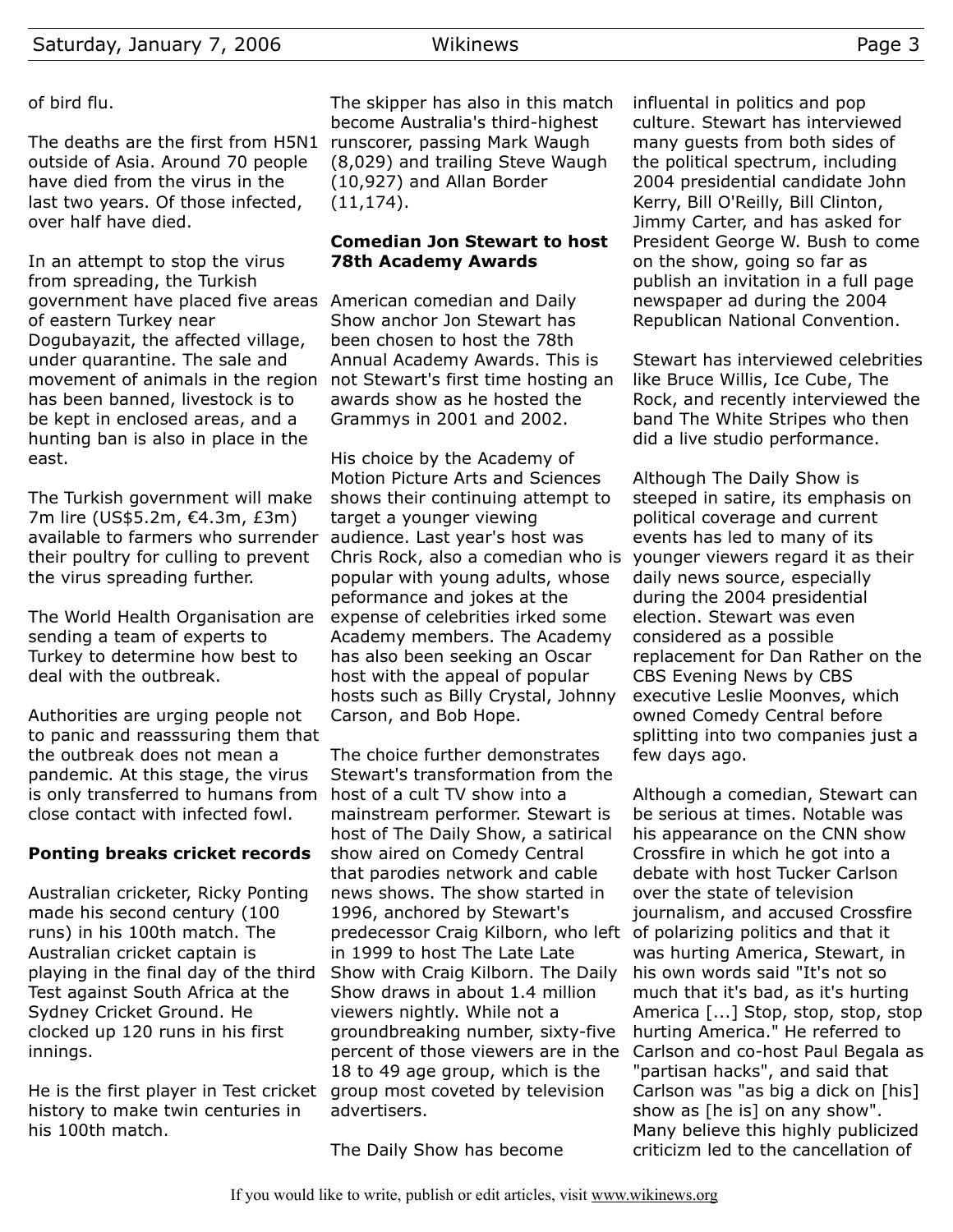## Crossfire.

The Daily Show has won seven Emmys and a Peabody Award for their coverage of the 2000 presidential election.

The Academy Awards ceremony will be held on ABC this year on March 5th.

#### **CBS Corporation begins trading on New York Stock Exchange**

The new CBS Corporation began trading on the New York Stock Exchange once again on January 3 after offically finishing its split with CBS eye, and launched the Viacom two days earlier. The split had been in the works since around March 2005 when Viacom annouced it was breaking into two publicly traded companies due to stock price stagnation.

In June 2005, Viacom's board approved the split and saying the CBS Corporation name would be revived for one of those companies. One of these units would recive most of Viacom's broadcasting and mass-media portion of subsidaries (CBS, UPN, Infinity Broadcasting, now CBS Radio) along with Viacom Outdoor (now CBS Outdoor), Showtime Networks, and Paramount's television studio and a few other operations and annouced longtime excutive Leslie Moonves would head that new company.

The split is filled with twists and turns. Viacom was founded in 1971 as CBS' television syndication division and was spun off in 1973. Westinghouse Electric Corporation bought CBS and changed its name to CBS Corporation. In a ironic twist, Viacom accquired their parent company in 1999 and CBS' stock symbol was de-listed as it became a division of Viacom. Ironically, the returns from Australia.

new CBS Corporation is actually the original Viacom. A new Viacom was founded and spun off containing MTV Networks (which contains CMT and Spike TV, two cable networks orginally owned by CBS) along with BET, Paramount's film studio and home entertainment divisions, online virtual pet game Neopets, and a music publisher. It also partially owns Sega of America along with the Sonic the Hedgehog trademarks and is currently in the process of acquiring DreamWorks.

CBS unveiled its logo, the iconic corporation's offical wesbite, cbscorporation.com

## **Bill Sweetenham cleared of bullying allegations**

Australian coach Bill Sweetenham has been cleared by an independent inquiry of bullying allegations made last year by former British table tennis player Matthew Syed. Syed had accused Sweetenham of damaging British swimming and causing the retirement of 13 senior British swimmers.

Sweetenham has been the performance director for British swimming since November 2000, when he took over from Deryk Snelling. His contract, which was recently renewed, runs up till the 2008 Olympics in Beijing, China.

Syed's claims had been denied by Sweetenham, British Swimming and many of the swimmers involved. Despite this and the result of the inquiry some of the swimmers maintain that the inquiry was not thorough enough.

The inquiry will be published later in the month when Sweetenham

## **Australia exports less to US despite FTA**

Figures issued by the Australian Department of Foreign Affairs and Trade show that in the twelve months to October, 2005 exports from Australia to the United States fell by 4.7 per cent while imports from the US rose 5.7 per cent. Australia and the US entered into a free trade agreement which began in January, 2005.

During the drafting of the agreement it drew heavy critisism for only opening parts of the US market to Australia.

The Australian Government insists that the results are due to a stronger Australian Dollar and increased competition from Asia. Acting prime minister, Mark Vaile said while exports to the US slowed, Australia was exporting to other markets "At the same time, there have been buoyant and robust economies operating in north Asia that have been very attractive for our exporters to go into those markets, so you can't just look at 12 months in isolation."

Critics of the Free Trade Agreement are calling on the government to use its escape clause. "Our argument is that we should be looking seriously at the provision in the agreement (under which) the Government can give six months notice to end the agreement" said Public Interest Advocacy Centre policy officer Patricia Ranald.

Mark Vaile has also indicated that he wishes to lobby the US to include sugar in the free trade agreement. This has received strong opposition from sugar farmers in the US.